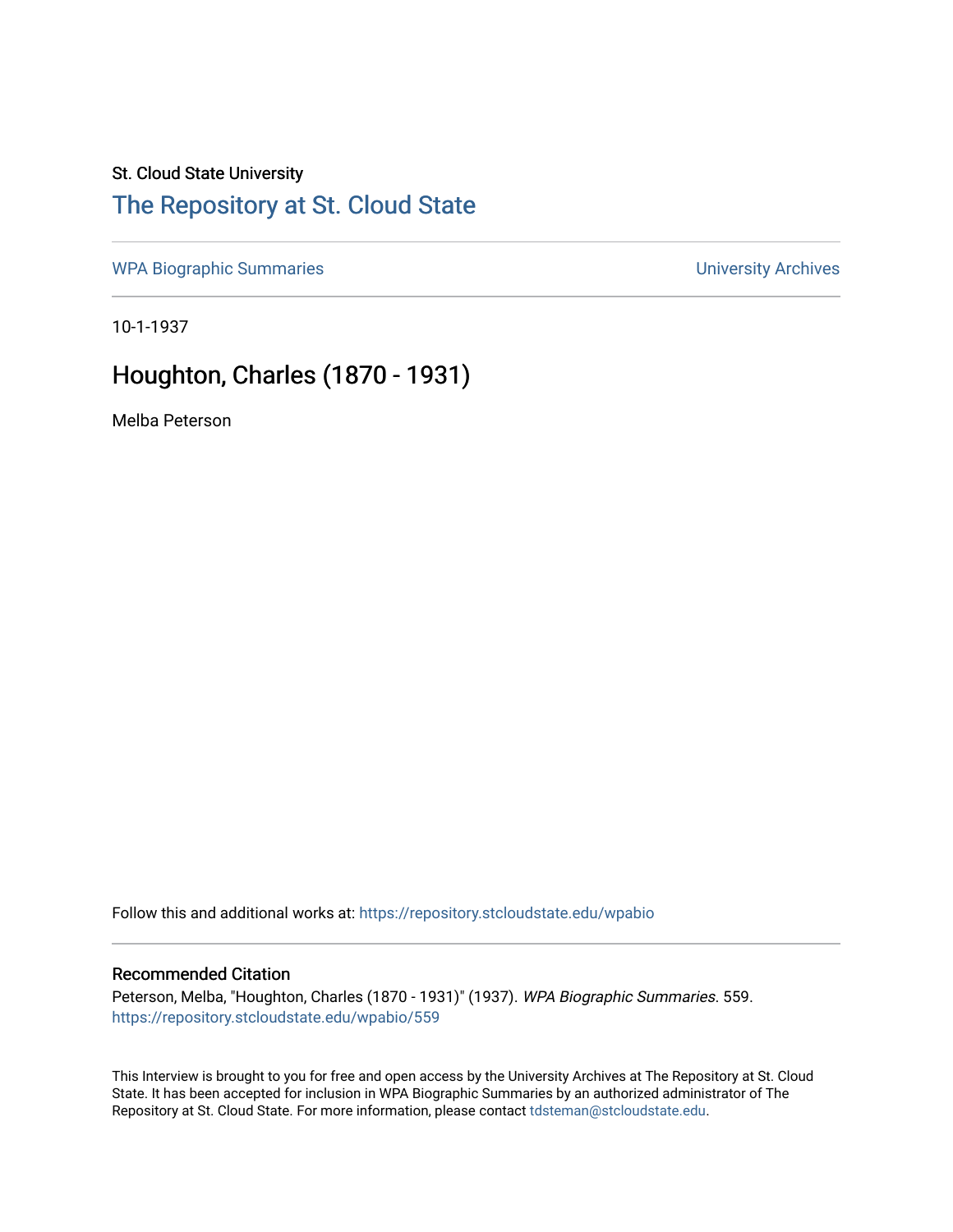#### HOUGHTON, CHARLES

 $\label{eq:R1} \mathcal{R} = \mathcal{R} \mathcal{R}^{-1} \mathcal{R}^{-1} \mathcal{R}$ 

 $1.1.4%$ 

## File No.  $B-585$

Charles Houghton was born in Davenport, Iowa, on May 15, 1870. He was the son of Moses and Elizabeth Houghton. When he was eight years old, his mother died and he with his father and brothers, moved to Newton. Iowa where he grew to manhood.

Here they operated a dairy business. From the time he was eight vears and on he had to get up at three o'clock in the morning to milk cows for the early morning delivery. Then he had to help deliver. They had a wagon and horses. The driver rang a hand bell and the housewives came out with their pan. They took as much milk as they wanted out of the large milk cans. They received only three or four cents a quart for their milk. After the delivery he would go home to bed to rest up before continuing with the day's work. The family still has this old bell that he used on the milk wagon.

On July 17, 1901, Mr. Houghton married Lillian Mathies at Marne, Iowa. She was the daughter of Wilson and Juliannis (Barnes) Mathies. Lillian (Mathies) Houghton was born in Marne, Iowa.

Shortly after their marriage they moved to Morris, Minnesota where Charles was engaged in the real estate business with his brother. In April, 1902, they came to Sauk Centre. Here Mr. Houghton engaged in real estate and farming on a large scale.

Charles and Lillian (Mathies) Houghton have two children. They are Olga Lillian, who teaches school at Fulda, Minnesota; and Charles Russel who lives with his mother.

Mr. Houghton owned a great deal of property. He owned several houses in Sauk Centre and many large farms in Sauk Centre township.

Mr. Charles Houghton died May 18, 1931, and was buried in the Greenwood Cemetery. Rev. J. D. Butler officiated at the funeral.

> Interviewed: Mrs. Charles Houghton Date: September 14, 1936 By: Melba Peterson Publication Granted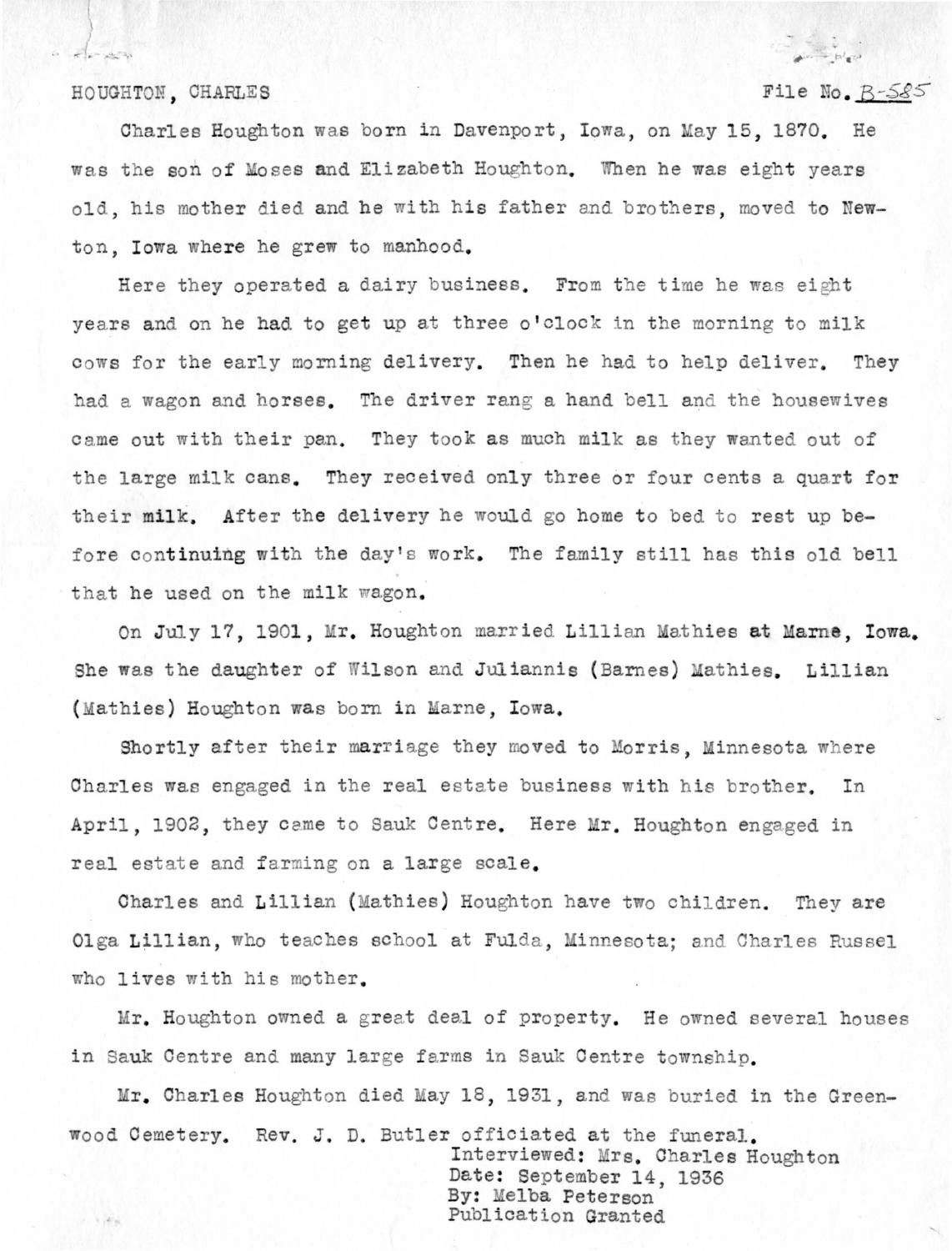### FROM THE RECORDS IN THE STEARNS COUNTY COURT HOUSE

## FOR THE CHARLES HOUGHTON BIOGRAPHY

 $\label{eq:2} \mathcal{A}^{\mu\nu},\cdots,\mathcal{B}_{\mu\nu}^{\phantom{\mu}}\mathcal{A}^{\phantom{\mu}}$ 

| Name             | Date of<br>Birth   |              | Place of<br>Birth |             |      | Father's Name    | Age |
|------------------|--------------------|--------------|-------------------|-------------|------|------------------|-----|
| 1. Baby Houghton | September 23, 1902 |              |                   | Sauk Centre |      | Charles Houghton | 32  |
| Mother's Name    | Agee               | Book         |                   | Page        | Line | Remarks          |     |
| 1. A. L. Mathies | 24                 | $(1902)$ B12 |                   | .382        |      |                  |     |

DEATH RECORD BOOK X PAGE 20 LINE 597

Charles Houghton Died May 18, 1931

Born May 15, 1869 in Iowa

Son of Moses Houghton

Age 61 years 3 days

 $\begin{array}{c} \mathbf{a} & \mathbf{a} & \mathbf{a} & \mathbf{b} \\ \mathbf{a} & \mathbf{a} & \mathbf{b} & \mathbf{a} \end{array}$